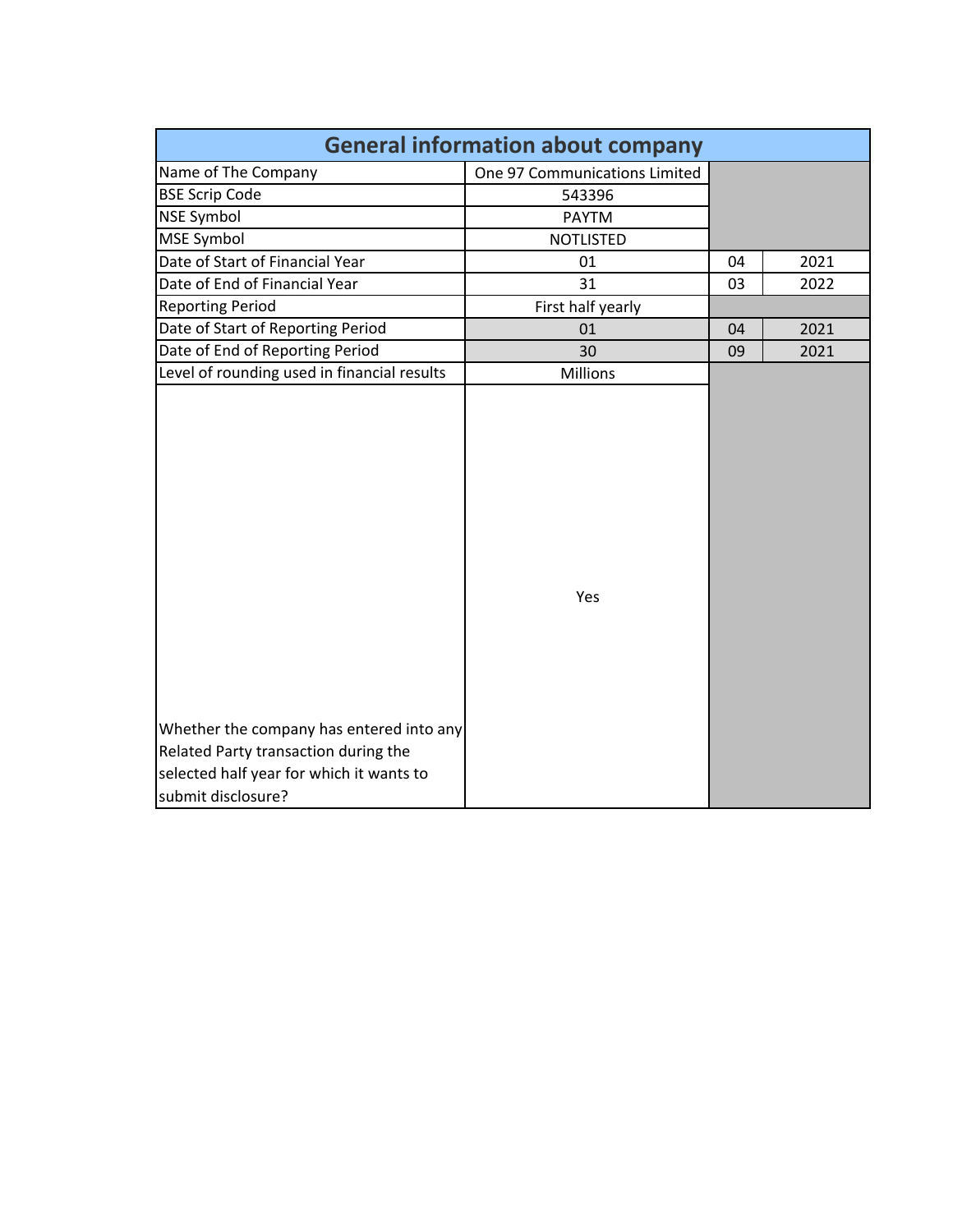|                |                                                                      | <b>Related party transactions</b>                                                                                                                           |                                                                                                                                                                                                                                                                                          |                                                 |        |  |                                                                                                  |         |                                                                                                                           |                     |  |  |  |  |  |  |                |                                                |  |                                |              |       |             |                                       |               |                                 |               |                          |                       |               |               |                  |                          |                  |                    |         |               |               |
|----------------|----------------------------------------------------------------------|-------------------------------------------------------------------------------------------------------------------------------------------------------------|------------------------------------------------------------------------------------------------------------------------------------------------------------------------------------------------------------------------------------------------------------------------------------------|-------------------------------------------------|--------|--|--------------------------------------------------------------------------------------------------|---------|---------------------------------------------------------------------------------------------------------------------------|---------------------|--|--|--|--|--|--|----------------|------------------------------------------------|--|--------------------------------|--------------|-------|-------------|---------------------------------------|---------------|---------------------------------|---------------|--------------------------|-----------------------|---------------|---------------|------------------|--------------------------|------------------|--------------------|---------|---------------|---------------|
|                |                                                                      | A. Details of related party                                                                                                                                 |                                                                                                                                                                                                                                                                                          | <b>B. Details of related party transactions</b> |        |  |                                                                                                  |         |                                                                                                                           |                     |  |  |  |  |  |  |                |                                                |  | <b>C. Outstanding balances</b> |              |       |             | Loans and advances Loans and advances |               | Guarantees or<br>Deposits taken |               |                          |                       | Guarantees or |               |                  | Provision for            |                  |                    |         |               |               |
|                |                                                                      |                                                                                                                                                             |                                                                                                                                                                                                                                                                                          |                                                 |        |  |                                                                                                  |         |                                                                                                                           |                     |  |  |  |  |  |  |                |                                                |  |                                | Remuneration |       | Receivables |                                       | Payables      | given                           |               | taken                    | Deposits placed       |               |               | collateral given |                          | collateral taken | vestment in equity |         | doubtful debt |               |
| Sr             |                                                                      | Name of Categorie descriptio<br>the sof nof<br>related relationsh<br>party parties ip                                                                       | CIN of<br>related<br>related<br>party<br>party<br>services<br>services<br>services<br>party<br>party<br>party<br>party<br>party<br>party<br>party<br>party<br>party<br>party<br>party<br>party<br>party<br>party<br>party<br>party<br>party<br>party<br>party<br>party<br>party<br>party |                                                 |        |  | Purchase Sale of Renderin Receiving<br>of fixed fixed g of of<br>assets assets services services |         | Leases and Loans and advances advances<br>advances advances given that taken<br>given taken are that are<br>repaid regaid | Loans and Loans and |  |  |  |  |  |  |                | Interest Dividend Dividend<br>paid income paid |  |                                |              |       |             | Secured                               | Un<br>Secured | Secured                         | Un<br>Secured | Un<br>Secured<br>Secured | Un<br>Secured Secured | Secured       | Un<br>Secured | Secured          | Un<br>Secured<br>Secured | Un<br>Secured    | Secured Secured    | Un      | Secured       | Un<br>Secured |
|                | Add                                                                  |                                                                                                                                                             |                                                                                                                                                                                                                                                                                          |                                                 |        |  |                                                                                                  |         |                                                                                                                           |                     |  |  |  |  |  |  |                |                                                |  |                                |              |       |             |                                       |               |                                 |               |                          |                       |               |               |                  |                          |                  |                    |         |               |               |
|                | Paytm<br>Payments<br>Bank<br>mited                                   | Significan<br>influence<br>ssociate over the<br>Entity                                                                                                      | J65999D<br>2016PLC<br>4713                                                                                                                                                                                                                                                               |                                                 |        |  | 2656.28<br>5252.82                                                                               |         |                                                                                                                           |                     |  |  |  |  |  |  |                |                                                |  |                                |              |       | 8.43        | 7879.48                               | 3565.39       |                                 | 3282.74       |                          |                       |               |               |                  |                          |                  |                    | 1959.0  |               |               |
|                | Paytm<br>First<br>Games<br>Private                                   | Joint<br>Venture<br>loint<br>entures of<br>where<br>Subsidiar<br>entity is y of the                                                                         | 74999D<br>2017PTC                                                                                                                                                                                                                                                                        |                                                 |        |  |                                                                                                  |         |                                                                                                                           |                     |  |  |  |  |  |  |                |                                                |  |                                |              |       |             |                                       | 108.73        |                                 | 1222.95       |                          |                       |               |               |                  |                          |                  |                    | 1397.52 |               |               |
| 2              | Limited<br>Infinity<br>Transoft<br>Solution<br>Private<br>3 Limited  | venturer Entity<br>Significan<br>influence<br>ssociate over the J2014PTC<br>Entity                                                                          | 25912<br>J72200G<br>79893                                                                                                                                                                                                                                                                |                                                 |        |  | 145.60<br>2.11<br>1.42                                                                           | 1204.50 | 841.10                                                                                                                    |                     |  |  |  |  |  |  | 35.61          |                                                |  |                                |              |       | 128.66      | 512.25                                | 0.00          |                                 | 0.00          | 63.30<br>0.25            |                       |               |               |                  |                          |                  |                    | 100.00  |               |               |
|                | Eatgood<br>Technolo<br>gies<br>Private<br>4 Limited                  | Significan<br>influence<br>ssociate over the<br>Entity                                                                                                      | U74900K<br>A2015PT<br>080961                                                                                                                                                                                                                                                             |                                                 |        |  | 0.05<br>7.42                                                                                     |         |                                                                                                                           |                     |  |  |  |  |  |  | 0 <sup>3</sup> |                                                |  |                                |              |       | 30.00       | 30.00                                 | 1.10          |                                 |               | 0.26                     |                       |               |               |                  |                          |                  |                    | 571.70  |               |               |
| 5 <sub>5</sub> | Paytm<br>General<br>Limited                                          | Significan<br>Insurance Associate over the<br>Entity                                                                                                        | influence U67200D<br>L2018PLC<br>29710                                                                                                                                                                                                                                                   |                                                 |        |  |                                                                                                  |         |                                                                                                                           |                     |  |  |  |  |  |  |                |                                                |  |                                |              |       | 0.0         |                                       |               |                                 | 30.67         |                          |                       |               |               |                  |                          |                  |                    |         |               |               |
|                | Paytm<br>Financial<br>Services<br>6 Limited                          | Significan<br>influence<br>ssociate over the<br>Entity                                                                                                      | U65999D<br>2017PLC<br>15115                                                                                                                                                                                                                                                              |                                                 |        |  |                                                                                                  |         |                                                                                                                           |                     |  |  |  |  |  |  | 11.49          |                                                |  |                                |              |       | 0.97        | 0.00                                  | 0.97          |                                 | 461.76        |                          |                       |               |               |                  |                          |                  |                    | 20.0    |               |               |
|                | Socomo<br>Technolo<br>gies<br>Private<br>7 Limited                   | Significan<br>influence<br>ssociate over the<br>Entity                                                                                                      | J72900C<br>H2012PT<br>034269                                                                                                                                                                                                                                                             |                                                 |        |  |                                                                                                  |         |                                                                                                                           |                     |  |  |  |  |  |  |                |                                                |  |                                |              |       |             |                                       |               |                                 |               |                          |                       |               |               |                  |                          |                  |                    | 427.89  |               |               |
|                | Paytm<br>Insuretec<br>h Private<br>8 Limited                         | Significan<br>influence<br>Associate over the<br>Entity                                                                                                     | J72200D<br>L2015PTC<br>285987                                                                                                                                                                                                                                                            |                                                 |        |  |                                                                                                  |         |                                                                                                                           |                     |  |  |  |  |  |  |                |                                                |  |                                |              |       |             |                                       |               |                                 |               |                          |                       |               |               |                  |                          |                  |                    |         |               |               |
|                | Alibaba.c<br>Singapore<br>Commerc Other<br>e Private<br>mited        | Entity<br>exercisin<br>significar<br>influence<br>over the<br>related                                                                                       |                                                                                                                                                                                                                                                                                          |                                                 | 123.74 |  |                                                                                                  |         |                                                                                                                           |                     |  |  |  |  |  |  |                |                                                |  |                                |              |       |             |                                       |               |                                 |               |                          |                       |               |               |                  |                          |                  |                    |         |               |               |
| 10             | Alipay<br>Labs<br>(Singapor Other<br>e) Pte related<br>Limited party | Entity<br>exercisin<br>significan<br>influence<br>related<br>over the<br>Group                                                                              |                                                                                                                                                                                                                                                                                          |                                                 |        |  | 751.49                                                                                           |         |                                                                                                                           |                     |  |  |  |  |  |  |                |                                                |  |                                |              |       |             |                                       | 459.22        |                                 |               |                          |                       |               |               |                  |                          |                  |                    |         |               |               |
|                |                                                                      | Key<br>managem<br>ent<br>Vijay personnel Managing<br>Shekhar of entity Director<br>11 Sharma or parent and CEO                                              |                                                                                                                                                                                                                                                                                          |                                                 |        |  |                                                                                                  |         |                                                                                                                           |                     |  |  |  |  |  |  |                |                                                |  | 20.00                          |              |       |             |                                       |               |                                 |               |                          |                       |               |               |                  |                          |                  |                    |         |               |               |
|                |                                                                      | Relative<br>of<br>Ajay Other Managing<br>Shekhar related Director<br>12 Sharma party and CEO<br>Rey                                                         |                                                                                                                                                                                                                                                                                          |                                                 |        |  |                                                                                                  |         |                                                                                                                           |                     |  |  |  |  |  |  |                |                                                |  | 6.76                           |              |       |             |                                       |               |                                 |               |                          |                       |               |               |                  |                          |                  |                    |         |               |               |
|                |                                                                      | managem<br>ent<br>Vikas personus.<br>13 Garg or parent CFO<br>13 Garg or parent CFO<br>Key                                                                  |                                                                                                                                                                                                                                                                                          |                                                 |        |  |                                                                                                  |         |                                                                                                                           |                     |  |  |  |  |  |  |                |                                                |  | 8.33                           |              |       |             |                                       |               |                                 |               |                          |                       |               |               |                  |                          |                  |                    |         |               |               |
|                |                                                                      | $\begin{array}{c} \text{managem} \\ \text{ent} \end{array}$<br>Personnel<br>Madhur of entity Group<br>14 Deora or parent CFO<br>Private                     |                                                                                                                                                                                                                                                                                          |                                                 |        |  |                                                                                                  |         |                                                                                                                           |                     |  |  |  |  |  |  |                |                                                |  | 15.50                          |              | 89.47 |             |                                       |               |                                 |               |                          |                       |               |               |                  |                          |                  |                    |         |               |               |
|                |                                                                      | company<br>in which<br>one of<br>the                                                                                                                        |                                                                                                                                                                                                                                                                                          |                                                 |        |  | 0.21                                                                                             |         |                                                                                                                           |                     |  |  |  |  |  |  |                |                                                |  |                                |              |       |             |                                       | 1.58          |                                 |               |                          |                       |               |               |                  |                          |                  |                    |         |               |               |
|                |                                                                      | Other directors<br>15 GoQil inc. party<br>Shardul One of<br>Amercha director's<br>10 director's<br>14 Mangada related managing<br>16 s&Co. party<br>partner |                                                                                                                                                                                                                                                                                          |                                                 |        |  |                                                                                                  |         |                                                                                                                           |                     |  |  |  |  |  |  |                |                                                |  |                                |              |       |             |                                       |               |                                 |               |                          |                       |               |               |                  |                          |                  |                    |         |               |               |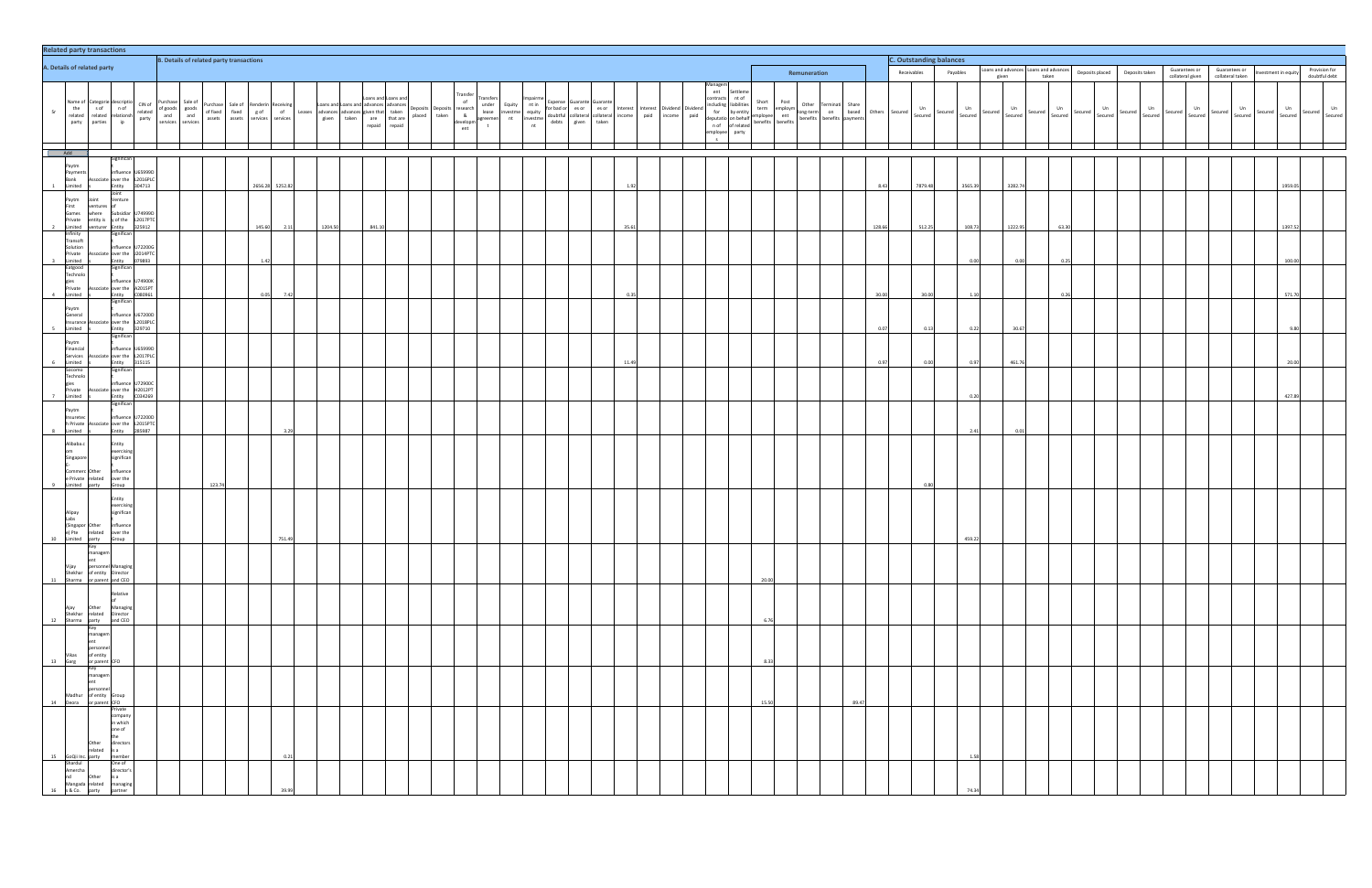|    | <ey<br>managem<br/> ent<br/> ent<br/> personnel Independ<br/> Mr. Mark of entity ent<br/> 17 Schwartz or parent Director</ey<br>                                                                                                                                                                                                 |  | 9.25         |  |  |  |  |  |  |  |  |                | 78.72 |  |  |  |  |  |
|----|----------------------------------------------------------------------------------------------------------------------------------------------------------------------------------------------------------------------------------------------------------------------------------------------------------------------------------|--|--------------|--|--|--|--|--|--|--|--|----------------|-------|--|--|--|--|--|
|    | The Schwartz Diety<br>Ms. et and<br>Ms. et and<br>Pallavi presonnel Independ<br>Shardul of entity et<br>18 Shroff or parent Director                                                                                                                                                                                             |  |              |  |  |  |  |  |  |  |  |                |       |  |  |  |  |  |
|    | Key<br>managem<br>ent<br>Mr. Ashit personnel Independ<br>Ranjit of entity ent<br>19 Lilani or parent Director                                                                                                                                                                                                                    |  | 9.25         |  |  |  |  |  |  |  |  |                | 9.25  |  |  |  |  |  |
|    | Key<br>managem<br>ent<br>Mr.<br>Neeraj<br>20 Arora                                                                                                                                                                                                                                                                               |  | 3.54         |  |  |  |  |  |  |  |  |                | 3.54  |  |  |  |  |  |
|    | personnel Independ<br>of entity<br>or parent Director<br>Private<br>company<br>in which<br>one of<br>the<br>directors                                                                                                                                                                                                            |  | 3.30         |  |  |  |  |  |  |  |  |                | 3.30  |  |  |  |  |  |
|    | Applied<br>Life Other Is a U74999D<br>Private related sharehold L2013PTC<br>21 Limited party er 255575<br>Private                                                                                                                                                                                                                |  | 0.00<br>3.42 |  |  |  |  |  |  |  |  |                | 1.60  |  |  |  |  |  |
|    | company<br>in which<br>mwind<br>Inner<br>Chef Other directors<br>Chef Other directors<br>Private related is a R2015PT<br>22 Limited party member (CO54593<br>Private remoted<br>Private Private                                                                                                                                  |  |              |  |  |  |  |  |  |  |  | 0 <sup>0</sup> |       |  |  |  |  |  |
|    | company<br>in which                                                                                                                                                                                                                                                                                                              |  | 0.00         |  |  |  |  |  |  |  |  | 0.00           |       |  |  |  |  |  |
|    | Tinysurpri<br>se Online<br>Services Other directors U74999T<br>Private related is a N2012PT<br>23 Limited party member C085864<br>Private<br>Private company<br>in which<br>Phasorz<br>Phasorz<br>Phasorz<br>Company<br>directors U<br>Phasorz<br>Technolo Other<br>gies Pvt related is a N2013PT<br>24 Ltd party member C092385 |  |              |  |  |  |  |  |  |  |  |                |       |  |  |  |  |  |
|    | Private<br>company<br>in which<br>one of<br>the<br>Omapal<br>Technolo Other<br>gies Pvt related is a H2015PT<br>25 Ltd party member C264331                                                                                                                                                                                      |  | 0.79         |  |  |  |  |  |  |  |  | 0.43           |       |  |  |  |  |  |
|    | Private<br>company<br>in which<br>one of<br>the<br>Nurturing<br>Green<br>Plantatio Other directors U74999U<br>Plantatio Other directors U74999U<br>n Private related is a P2016PTC<br>26 Limited party member 083306                                                                                                             |  |              |  |  |  |  |  |  |  |  |                | 0.06  |  |  |  |  |  |
|    | Private<br>company<br>in which<br>one of<br>the<br>Juggerna<br>ut Books<br>Private Prelated<br>27 Limited party<br>directors<br>is a<br>table 12015PTC<br>member 280186<br>Private                                                                                                                                               |  | 0.00         |  |  |  |  |  |  |  |  | 0.00<br>0.00   | 0.00  |  |  |  |  |  |
|    | Private<br>company<br>in which<br>one of<br>the<br>directors U22219K<br>is a A2011PT<br>member C059615<br>Private<br>company<br>Yourstory<br>Media<br>Private related<br>28 Limited party                                                                                                                                        |  | 0.00         |  |  |  |  |  |  |  |  |                | 0.04  |  |  |  |  |  |
|    |                                                                                                                                                                                                                                                                                                                                  |  |              |  |  |  |  |  |  |  |  | 0.06           |       |  |  |  |  |  |
|    | Frivate<br>In Which<br>Stati Company<br>In Which<br>Stati Company<br>In Which<br>Stati Company<br>Stati Company<br>United party member 234328<br>United party<br>Standal directors<br>Stati Cappendian<br>Stati Cappendian<br>Stati Company<br>Stati Compa                                                                       |  |              |  |  |  |  |  |  |  |  |                |       |  |  |  |  |  |
| 31 | Technolo<br>directors<br>gies India<br>Private related<br>Limited party<br>an and the U74140D<br>ad nominee L2014PTC<br>v director; 274413                                                                                                                                                                                       |  | 1.14         |  |  |  |  |  |  |  |  | 0.04           |       |  |  |  |  |  |